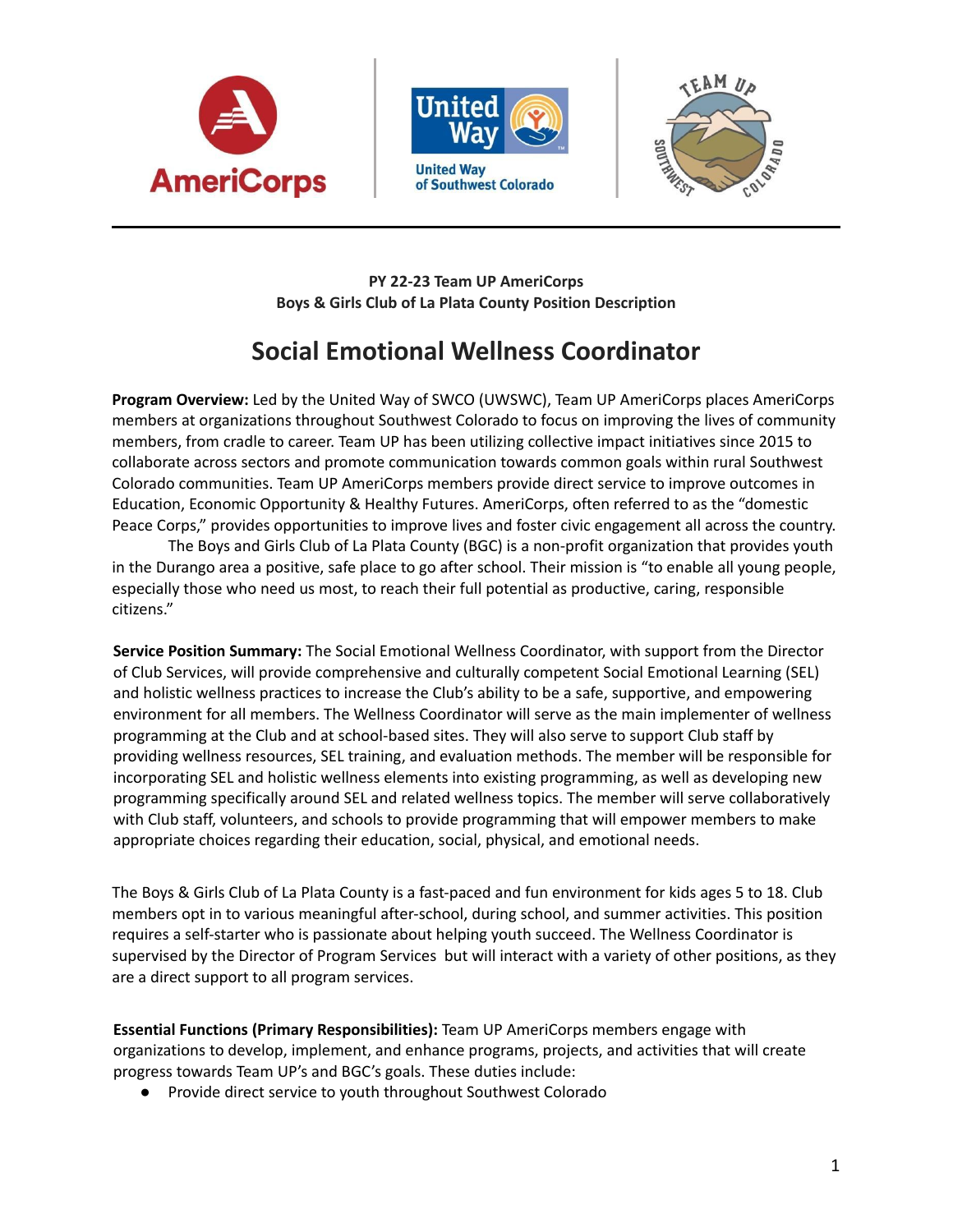- Research and become trained in holistic wellness strategies, including but not limited to: Trauma Informed Care, Social Emotional Learning, and Restorative Practices
- Develop strategies to incorporate social emotional wellness into club programming
- Act as a SEL/Wellness support during formal and in-formal Club time
- Provide SEL/Wellness support to club members
- Implement stand-alone social emotional wellness programming for club members
- Offer on-going resources and support to Club staff and volunteers around wellness and SEL
- Promote safety of club members, quality in programs, and appearance of the Club at all times
- Provide guidance and role modeling to club members
- Promote and stimulate program participation, welcome new club members, and participate in their orientation process
- Maintain close daily contact with school & club staff, club members, supervisor, and volunteers to receive/provide information, discuss issues, and understand guidelines/instructions
- Provide case management—a youth-centered, goal-oriented process for assessing the needs of Club members, and their families, for particular services and assist in obtaining those services either at the Club or through other providers
- Track progress and collect data for Performance Measures and other evaluation tools
- Communicate with the regional Team UP AmeriCorps team and represent Team UP and BGC in the community and on social media
- Attend training and participate in Days of Service

# **Marginal Functions (Secondary Responsibilities):** Additional tasks include:

- Participate in branch staff meetings, in-house trainings, and programs as required
- Create marketing materials, with assistance from the Director of Development and Director of Programs, to help recruit club members and recognize/promote program activities and achievements
- Prepare weekly reports for the Director of Programs about activities, special programs, attendance, and other reports as required
- Be an active and engaged member of UWSWC, Team UP AmeriCorps, and BGC

# **Physical, Emotional, and Intellectual Demands:**

- **●** Willingness to learn, adapt, and grow in a position
- **●** Ability to serve independently, take initiative, and be motivated by the projects they are doing
- **●** Compassion and awareness: self-awareness, awareness of cultural differences, social differences and understanding of implicit bias
- Strong commitment to justice, equity, diversity and inclusion
- Experience working with children
- Knowledge of youth development
- Ability to motivate youth and manage behavior problems.
- Ability to deal with the general public.
- Ability to plan and implement quality programs for youth.
- Ability to organize and mentor members in a safe environment

### **Desired Qualifications:**

- **●** Knowledge of social emotional wellness practices
- **●** Ethic of national and community service and a strong desire to create positive change

*\_\_\_\_\_\_\_\_\_\_\_\_\_\_\_\_\_\_\_\_\_\_\_\_\_\_\_\_\_\_\_\_\_\_\_\_\_\_\_\_\_\_\_\_\_\_\_\_\_\_\_\_\_\_\_\_\_\_\_\_\_\_\_\_\_\_\_\_\_\_\_\_\_\_\_\_\_\_\_\_\_*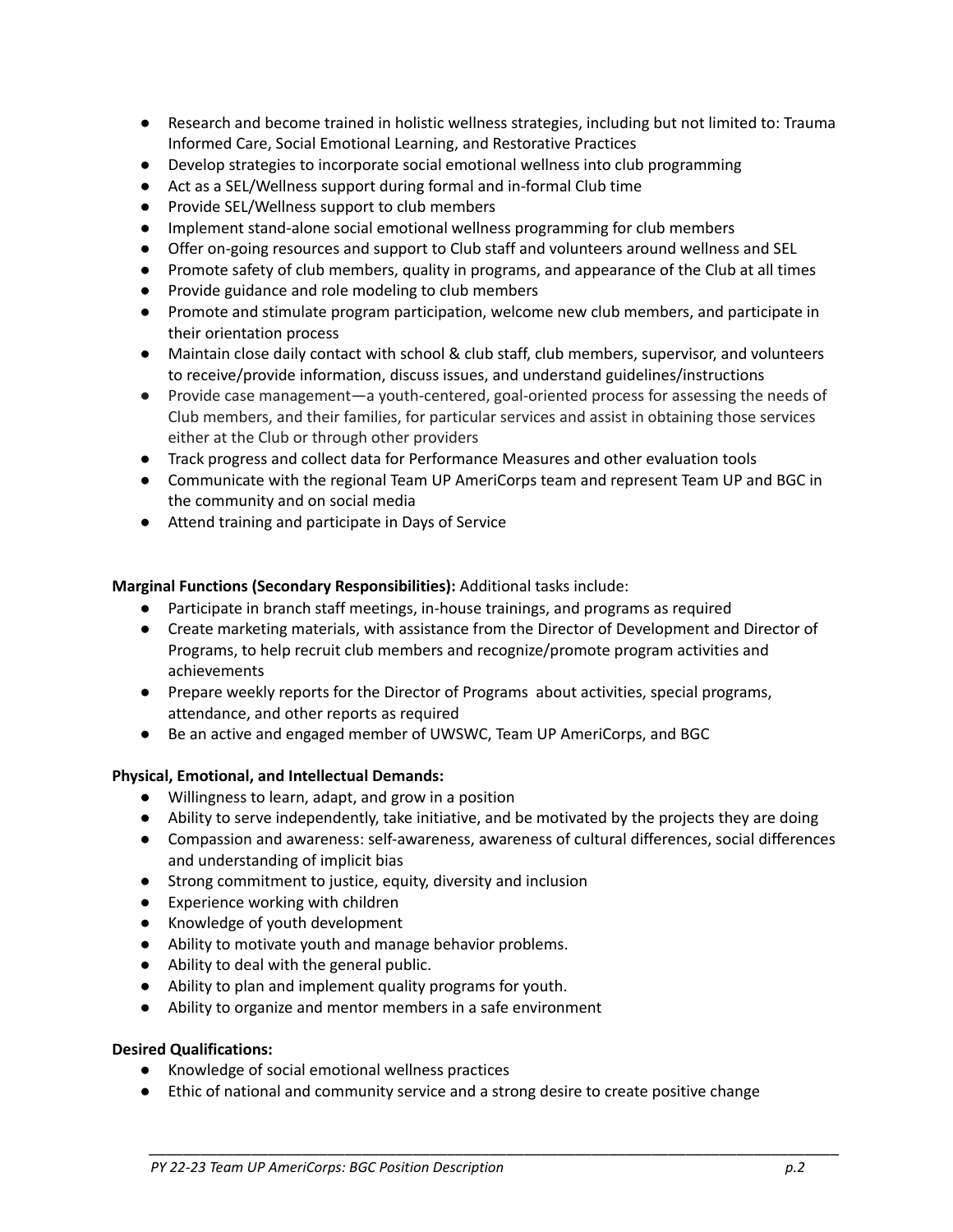- **●** Ability to communicate effectively both verbally and in writing; computer literate
- Familiarity with wide-range of virtual platforms
- Experience with social media marketing and engagement
- High School Graduate required (GED accepted,) college graduate or equivalent work experience preferred
- **●** Ability to pass criminal history check
- **●** Reliable transportation & proof of auto insurance
- U.S. Citizenship or lawful permanent resident status required
- **● Individuals with lived experience are encouraged to apply**

**Term of Service - Time Commitment:** This is a Full-Time national and community service position requiring, at a minimum, a total of 1700 hours during the year (approximately 40 hours/week.) The position begins September 8, 2022 and ends August 31, 2023. Flexible hours are required, including occasional evening and weekend commitments. Service on the following dates is required (note that Days of Servic-e dates are subject to change):

- Sept. 8-9: Team UP AmeriCorps Member Orientation
- Sept. 12-13: Host Site Orientation
- October TBD: State-wide AmeriCorps Member Retreat
- Jan. 16th : MLK Jr. Day of Service Event
- March/April TBD: Cesar Chavez Day of Service Event
- Team UP AmeriCorps Monthly Cohort Calls/Meetings: 2nd Tuesday of each month
- Team UP AmeriCorps Trainings (TATs): 2nd Tuesday of Nov, Feb, April, and June (all day)

**Training and Support Provided:** Team UP AmeriCorps members receive significant training and experience in community engagement, project implementation, leadership, diverse populations, and more. Up to 20% of total hours served may be spent in applicable, approved trainings. Members will be supervised and supported by the Director of Support Services ([melissa.mcknight@bgclaplata.org\)](mailto:melissa.mcknight@bgclaplata.org), as well as by Al Huckins, Team UP AmeriCorps Program Director (alh@unitedway-swco.org). The PY 22-23 cohort of Team UP AmeriCorps members serving throughout the region will act as additional resources and support for each other.

**Location and Service Conditions:** This position is based at 2750 Main Avenue Durango, CO 81301 and will involve service at other locations in La Plata, Montezuma, and/or Dolores Counties. Position is based at the BGC center located in downtown Durango and will involve occasional/frequent days of service outdoors and/or in a school and/or community building.

### **Benefits:**

- A living allowance of approx. \$875/per pay period (twice per month) for an approx. total of \$21,000/12-month Term of Service. Taxes are deducted and the living allowance is distributed by direct deposit to the member's bank account.
- Health insurance
- Child care assistance (must meet qualifications)
- An education award of \$6,495 upon successful completion of term of service.
- It is possible to temporarily postpone repayment of qualified student loans through forbearance while serving as an AmeriCorps member

*\_\_\_\_\_\_\_\_\_\_\_\_\_\_\_\_\_\_\_\_\_\_\_\_\_\_\_\_\_\_\_\_\_\_\_\_\_\_\_\_\_\_\_\_\_\_\_\_\_\_\_\_\_\_\_\_\_\_\_\_\_\_\_\_\_\_\_\_\_\_\_\_\_\_\_\_\_\_\_\_\_*

● Mileage reimbursement for travel to required trainings and days of service